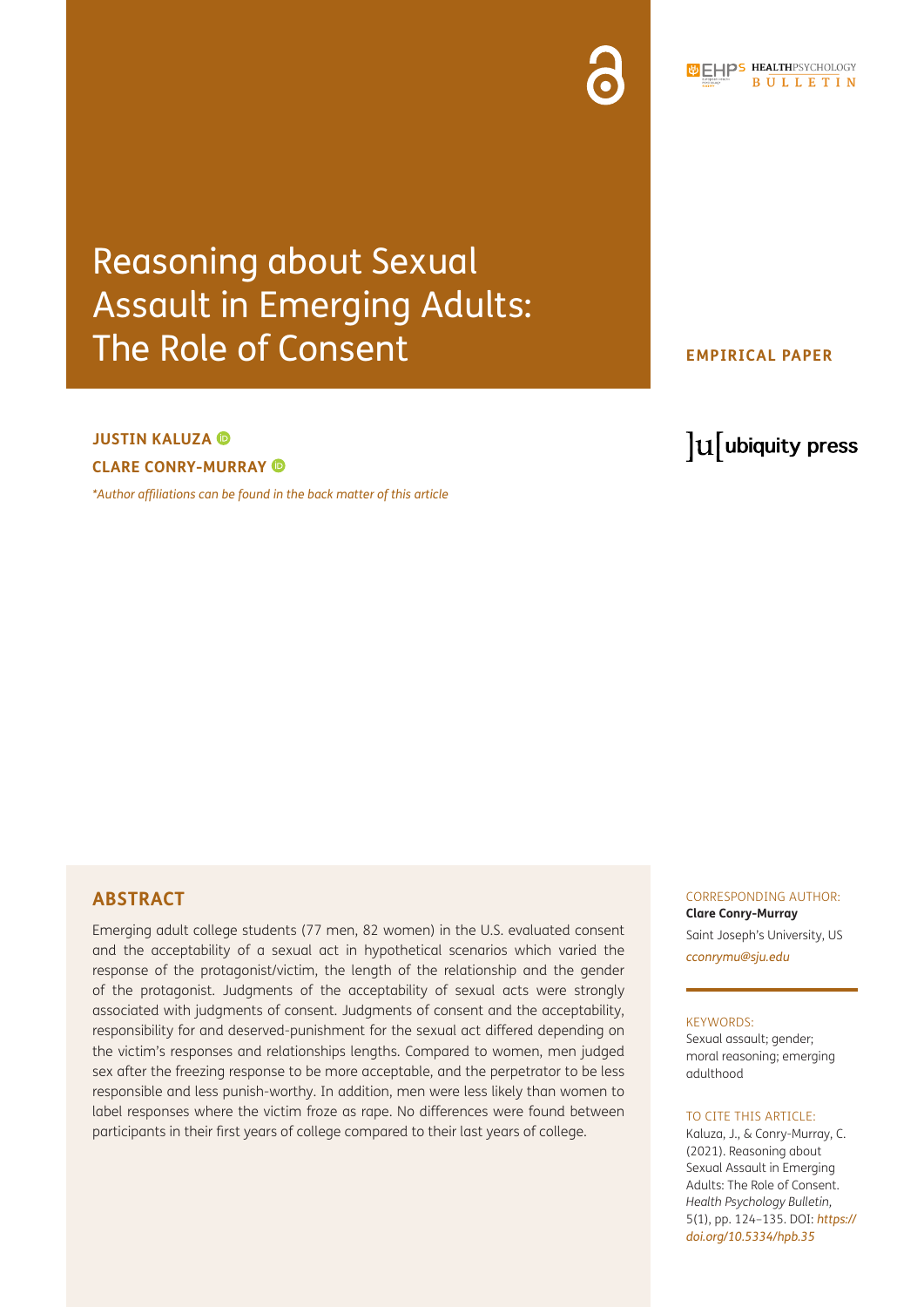Consent is necessary for a healthy sexual relationship, but what if men and women have different ideas of what consent entails? Research has argued that men and women do indeed have different conceptions of what counts as sexual consent (Hickman & Muehlenhard, 1999; Sawyer, Pinciaro, & Jessell, 1998), and a mismatch in assumptions about consent can be devastating since it can result in sexual assault. The current study examines the role of consent in attitudes about sexual assault in dating during the college years because sexual assault is a particular problem during the college years, peaking between the ages of 18–24 (Sinozich & Langton, 2014), when victims of date-rape and other sexual assaults are especially common.

Consent has been shown to be critical to many moral violations. For example, Conry-Murray and Shaw (2016) found that across two cultures, withdrawal of consent led to a change in participants' evaluations of social acts. This research indicated that consent was seen as necessary, though not sufficient for a social interaction to be judged to be morally permissible. Research on cross-gender interpersonal transgressions shows that consent is seen as key (Shaw, Wainryb, & Smetana, 2014). Shaw et al. (2014) found that when different gender interactions were seen as entailing coercion, they were judged more negatively.

Legally, consent is also key. Sexual assault according to the U.S. government involves any sexual act that is nonconsensual (Sexual assault, 2019). Rape is one form of sexual assault that is often defined as including "forced penetration" (*What Is the Difference Between Rape and Sexual Assault?|Office of Justice Programs*, n.d.). Thus, both sexual assault and rape include nonconsent as a key part of what makes these acts criminal. Consent is also key to many college campus' standards for sexual behavior, where some campuses suggest sexual encounters must have affirmative consent. Affirmative consent must be explicit, voluntary and conscious (Ortiz, 2019).

How well do young adults understand consent? Some young adults may have difficulty understanding what constitutes consent, especially when it involves many different types of cues. Consent is an internal state that can be communicated in active and passive ways (Willis et al., 2019). Some people expect verbal cues, including statements of consent or nonconsent, while others may be more likely to pay attention to nonverbal cues, such as moving away or freezing to interpret their partners consent (Beres, Herold & Maitland, 2004; Hickman & Muehlenhard, 1999; Sawyer, Pinciaro, & Jessell, 1999). In addition, people sometimes conflate sexual consent with other concepts such as whether someone wants sex or whether someone receives pleasure from sex (Hills et al. 2021). Consent can also change over the course of an interaction (Beres, Senn, & McCaw, 2014). These difficulties mean people may not always agree on what constitutes consent, and therefore what constitutes sexual assault.

These difficulties may especially be evident for adolescents who are new to sex. Indeed, a lack of sexual consent comprehension in male participants has been found to be related to self-reported perpetration of sexual aggression (Warren, Swan, & Allen, 2015). It is possible that sexual assault increases around college age because of increased opportunities combined with a lack of comprehension of consent.

Verbal communication provides a clearer expression of consent than nonverbal communication, and situations entailing sexual intercourse are less likely to be labeled as rape or sexual assault if it utilizes a verbal rather than nonverbal sequence (Lim & Roloff, 1999). Men and women both rated a direct refusal, or saying "no," as indicating a lack of consent (Hickman & Muehlenhard, 1999). Other verbal cues can include saying yes, asking if the activity is okay, and telling the partner about a desire to be intimate with them (Beres et al., 2004).

Although some research finds that participants indicate that they would communicate whether they consented to an act with their partner verbally (Jozkowski, Peterson, Sanders, Dennis, & Reece 2014), they also reported that in determining consent to an activity they would look for nonverbal cues rather than verbal cues. In fact, other research finds that nonverbal behaviors are the most common method of communicating consent for both same-sex (Beres et al., 2004) and heterosexual couples (Hickman & Muehlenhard, 1999). Active nonverbal cues to consent can include hugging and caressing, physical closeness, smiling, fondling, or touching (Beres et al., 2004). Of nonverbal cues, research indicates that active cues are more likely to be reflective of the intention or internal state of the person, compared to passive cues where action is not taken. In fact, passive cues, like not resisting or not saying no do not reflect consent (Willis et al. 2019).

A lack of consent can also be communicated by moving away, fighting back, or running away. However, research on victims of sexual assault show that one of the most common responses is tonic immobility or freezing (Möller, Bäckström, Söndergaard, & Helström, 2017). Möller, et al. examines the experiences of women who visited the emergency room within a month after a rape and found that 70% reported experiencing tonic immobility, indicating that freezing is a very common response to sexual assault. Are college students aware of the problematic nature of assuming consent from immobility or no response?

In the current study we examine how young adults judge different responses, focusing on both verbal and nonverbal responses to a sexual encounter. While past research has examined both verbal and ambiguous responses (e.g. stating "yes" or "no" vs "ambiguous conversations," and no conversation as in Sawyer et al., 1998), we also include tonic immobility in order to assess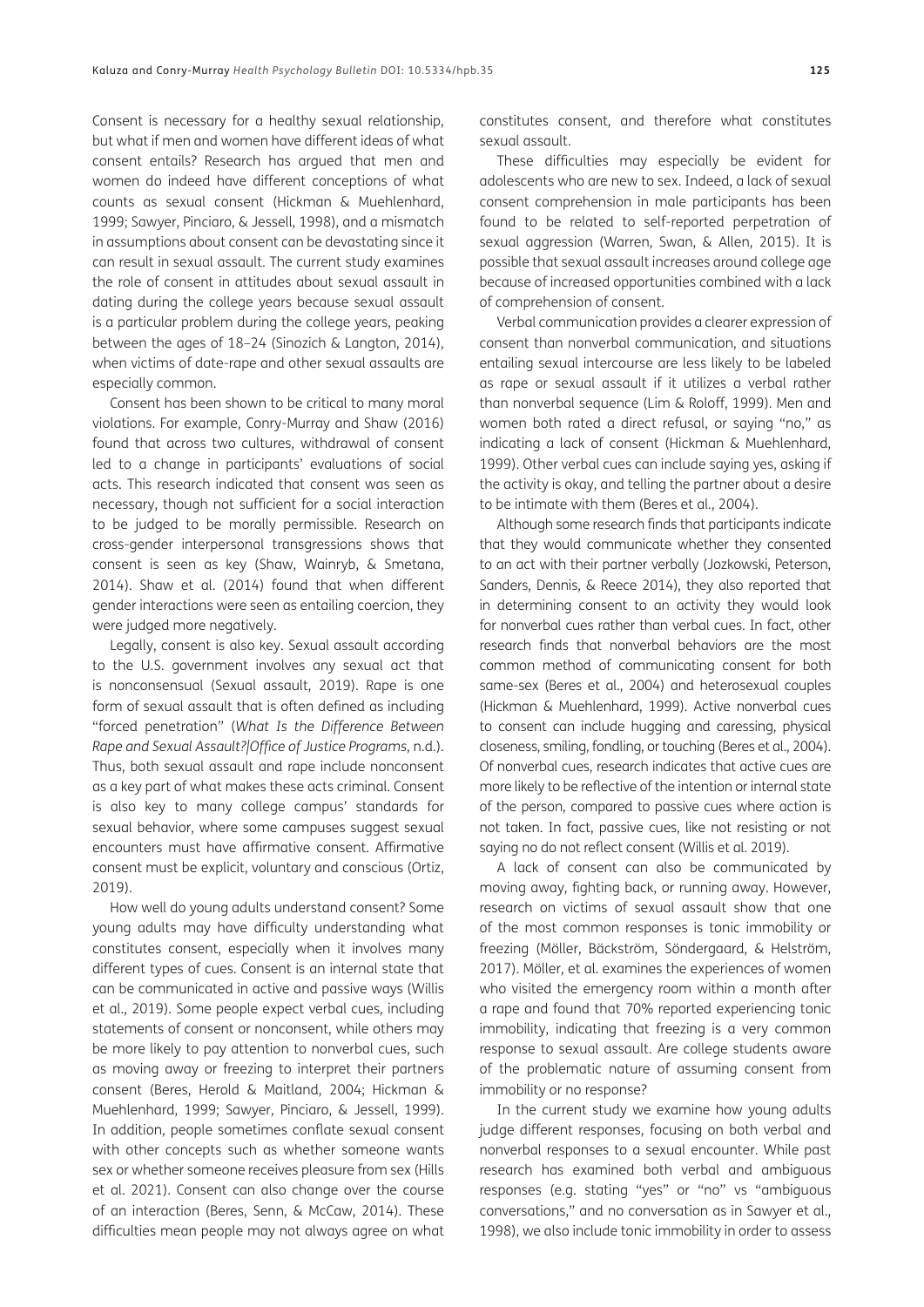whether young adults recognize this important passive cue as an indication of nonconsent. We also include another nonverbal cue, moving away, to examine whether young adults are sensitive to an active cue to nonconsent.

Although it is not uncommon for women to perpetrate sexual assault, men are more likely to be the perpetrators (Stemple, Flores, & Meyer, 2017). Therefore, the question of whether men understand that a lack of response is not a sign of consent is an important one. In fact, in a sample of college students, Sawyer, et al. (1999) found that men perceived no significant difference in rape attributions between descriptions of a sexual interactions when one participant engaged in no conversation, ambiguous conversation, and saying yes conditions. In the current study, we examine whether men and women judge verbal and nonverbal methods of communication differently.

In addition, it is possible that other factors are also considered when judging whether consent was provided. Couples who have been in a relationship for longer time periods may be judged to need less explicit levels of consent. Some research has shown that couples that are perceived as having a longer history together are not expected to need explicit verbal consent as much as other couples (Humphreys, 2007). Other studies find no difference based on relationship status (Angelone, Mitchell, & Grossi, 2015), making it clear that more research on relationship status is needed. We include newly dating couples as well as couples who have dated for a few months, and longer-term couple that have dated for a few years in order to represent a range.

Judgments of consent may also be affected by the sex of the victim (Davies & Hudson, 2011; Davies, Pollard, & Archer, 2006; Osman, 2011; Vandiver & Dupalo, 2012; Whatley & Riggio, 1993). Men are often seen as initiators of sex while women are seen as gatekeepers (Jozkowski & Peterson, 2012), which may affect how people view sexual encounters where there is ambiguity about consent by a man compared to a woman. Indeed, previous research (Vandiver & Dupalo, 2012) has shown that when a rape victim is a man, sexual assault is less likely to be perceived as rape.

There are also differences in how men and women judge sexual assault depending on the gender of the victim. Men judge men who are rape victims to be less believable than women (Vandiver & Dupalo, 2012) and they show less sympathy toward a man who is a victim (Osman, 2011), especially when he was assaulted by a woman rather than by a man (Davies, Pollard, & Archer, 2006). Therefore, the current study will examine reasoning about consent in the context of both men and women who are victims of sexual assault.

The current study is focused on college students because the majority of sexual assaults take place within this age range (Sinozich & Langton, 2014). According to the Department of Justice, women from the ages of

18–24 reported the highest amount of rape and other sexual assaults (Sinozich & Langton, 2014). We also examine whether development occurs across the college years. Shaw et al. (2014) found that as adolescents age, they pay more attention to consent than their younger counterparts. Yarmey (1985) compared young adults and older adults and found that young adults around age 19 rated sexual assault victims as more to blame than their older counterparts around age 58, but they also rated the perpetrator as more responsible for the assault.

# **CURRENT STUDY AND HYPOTHESES**

The current study examines emerging adults' reasoning about consent and sexual assault in heterosexual dating relationships. We examine reasoning about consent and sexual assault varying how the victim communicates their consent or lack of consent through their response to sexual activity, including scenarios where a protagonist/ victim says "yes," says "no," freezes or moves away. We also varied the length of time the couple has been dating: weeks, months or years, as well as the gender of the victim. Participants judged the acceptability of these scenarios, whether there was consent, who deserves punishment and who is responsible, if anyone. Finally, they were asked whether the encounter could be called rape, sexual assault, wrong but not rape or sexual assault, or consensual sexual activity. This was included since some research shows that even when men agreed that both physically forced and coerced sex are wrong, participants suggested that these acts should not be considered to be rape (Lynch, Jewell, Golding, & Kembel, 2017). In addition to examining protagonist/victim response and relationship length for judgements, we also examine age and gender differences to see whether college students mature in their thinking about consent over the course of the college experience and whether gender affects these judgements. Our hypotheses fall into the following categories.

#### **EVALUATIONS OF CONSENT**

We expect victim/participants response, relationship length, protagonist gender, and the gender and age of the participants to all affect evaluations of consent. Specifically, we expect that participants will interpret situations more clearly when victims express their consent or nonconsent verbally rather than nonverbally. We expect that verbal responses of "yes" or "no" will be judged to correspond to consent or nonconsent, respectively, but that nonverbal responses such as moving away and freezing will be judged to be more ambiguous in terms of consent. We expect that judgments of couples that have been dating longer will entail more assumptions of consent. It is expected that there will be differences in evaluating consent and the sexual act based on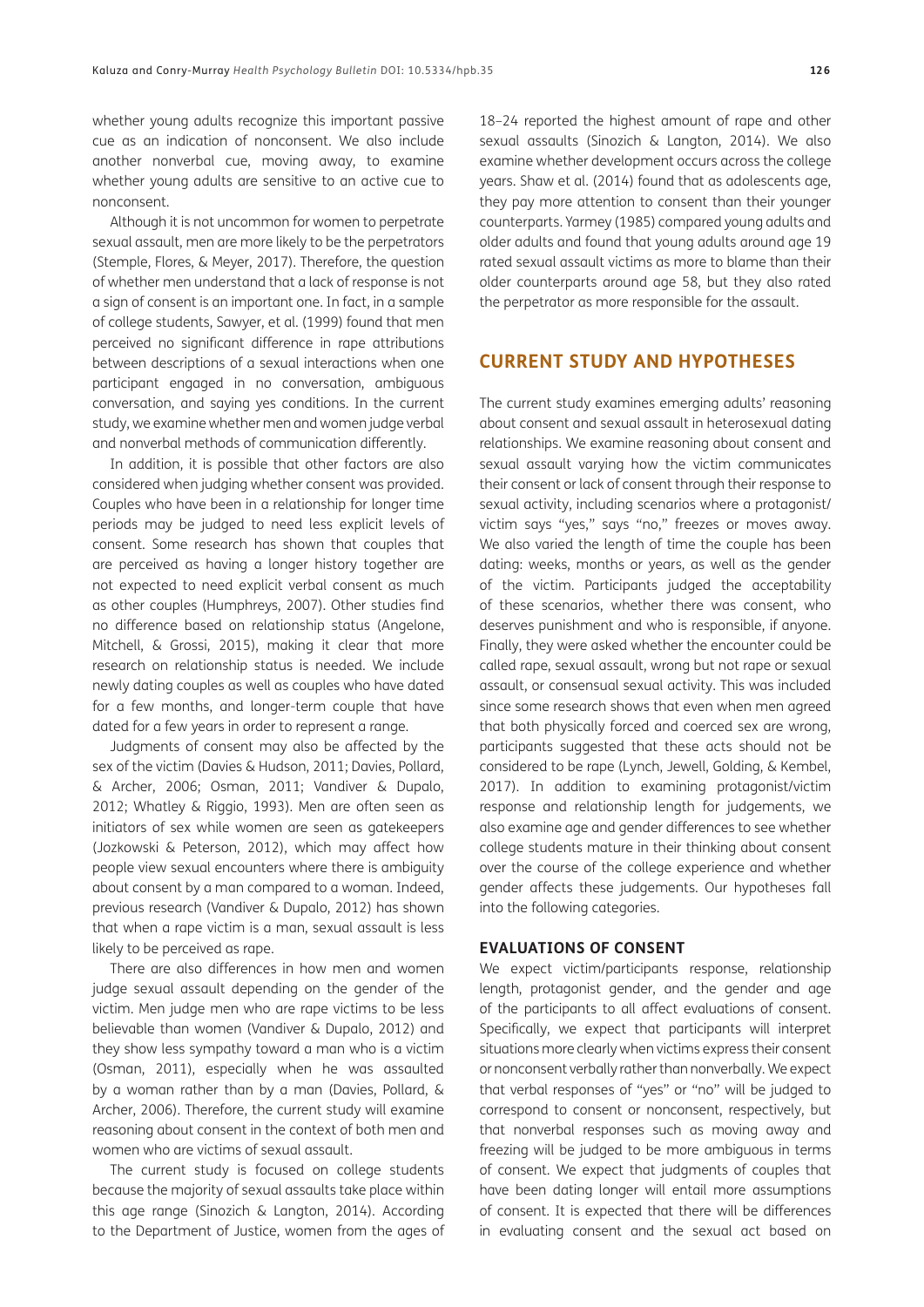gender. In vignettes with men as protagonists/victims, the sex act will be judged to be more acceptable than when women are protagonists/victims. We also expect gender differences in judgments of consent, where men will be more likely than women to perceive consent. Younger participants will evaluate the vignettes as more consensual than older participants.

# **EVALUATIONS OF THE SEXUAL ACT**

Evaluations of the sexual act are also expected to be affected by protagonist's/victim's response, relationship length, protagonist gender, and the gender and age of the participants. We expect that nonverbal responses such as moving away and freezing will be judged to be more ambiguous in evaluations of the sexual act than responses that state "yes" or "no." Across all participants, we expect that judgments of couples that have been dating longer will entail greater acceptability of the sexual act. It is expected that vignettes with men as protagonists/victims will be judged to be more acceptable than when women are protagonists/victims. We also expect gender differences in evaluations of the interaction. It is also expected that men will give more positive evaluations of the sexual act than women. Younger participants are also expected to evaluate vignettes as more acceptable.

We also asked for justifications of this question, but we do not include hypotheses for justifications.

# **ASSOCIATION BETWEEN EVALUATIONS AND JUDGMENTS OF CONSENT**

We expect that perceptions of consent will be related to evaluations of sexual intercourse such that a belief that there was consent will be related to more approval of the sexual act.

# **JUDGMENTS OF WHO IS RESPONSIBLE AND WHO SHOULD BE PUNISHED**

We combine these hypotheses because they are very similar. We expect both judgments of responsibility and punishment to be affected by the victim/protagonist response, relationship length, protagonist gender, and the gender and age of the participants. Specifically, we expect that judgments of responsibility and punishment will be clear for responses that state "yes" as not responsible or requiring punishment, while "no" responses will indicate the perpetrator is responsible and deserves punishment. However, when protagonists/victims provide nonverbal responses, such as moving away and freezing, judgments of who is responsible and who should be punished will be more ambiguous. We expect that judgments of couples that have been dating longer will involve less responsibility and less punishment assigned to the perpetrator. In vignettes with men as protagonists/victims, the women perpetrators will be judged less responsible and less in need of punishment, compared to when women are victims and men are perpetrators. We expect that participants who are men will give more ambiguous evaluations of the responsibility and punishment for the act than women. Finally, younger participants are expected to judge that the perpetrator is less responsible and should be punished less, compared to judgments by older participants.

#### **LABELING OF SEX ACT**

Given the frequency of the tonic immobility response, we expected gender differences in evaluations of what happened in the interaction that describe a victim freezing. We expect that men will be less likely to label what happened as rape and sexual assault, but more likely to label what happened as neither but still wrong or consensual sexual activity, compared to women.

# **METHOD PARTICIPANTS**

One hundred and fifty-nine participants (77 men, 82 women) were recruited from an urban private university in a large city in the United States. Approval from the institutional review board was obtained in order to recruit participants through the university's psychology participant pool program and compensate them with partial course credit. Two separate age groups were assessed: 18–20 year old younger emerging adults and 21–23 year old older emerging adults (Means and *SD*s can be found in **[Table 1](#page-3-0)**). The sample size was chosen because of convenience related to the number of participants available to us in the participant pool. However, a sensitivity test indicates that our sample size is large enough to detect effects at  $f = .30$  with 90% power in our expected main effect with the largest within-subject factor (protagonist response). Our largest between subject factors each include two levels (age and protagonist gender) and a sensitivity test indicates that our sample size is large enough to detect effects at d = .37 with 90% power for our expected main effects.

<span id="page-3-0"></span>

|     |              | <b>YOUNGER EMERGING ADULTS</b> | <b>OLDER EMERGING ADULTS</b> |                           |  |  |
|-----|--------------|--------------------------------|------------------------------|---------------------------|--|--|
|     | <b>MEN</b>   | <b>WOMEN</b>                   |                              | <b>WOMEN</b>              |  |  |
| N   | 36           | 50                             | 41                           | 31                        |  |  |
| Age | 19.58 (0.65) | 19.18 (0.83)                   |                              | 21.27 (0.55) 21.26 (0.44) |  |  |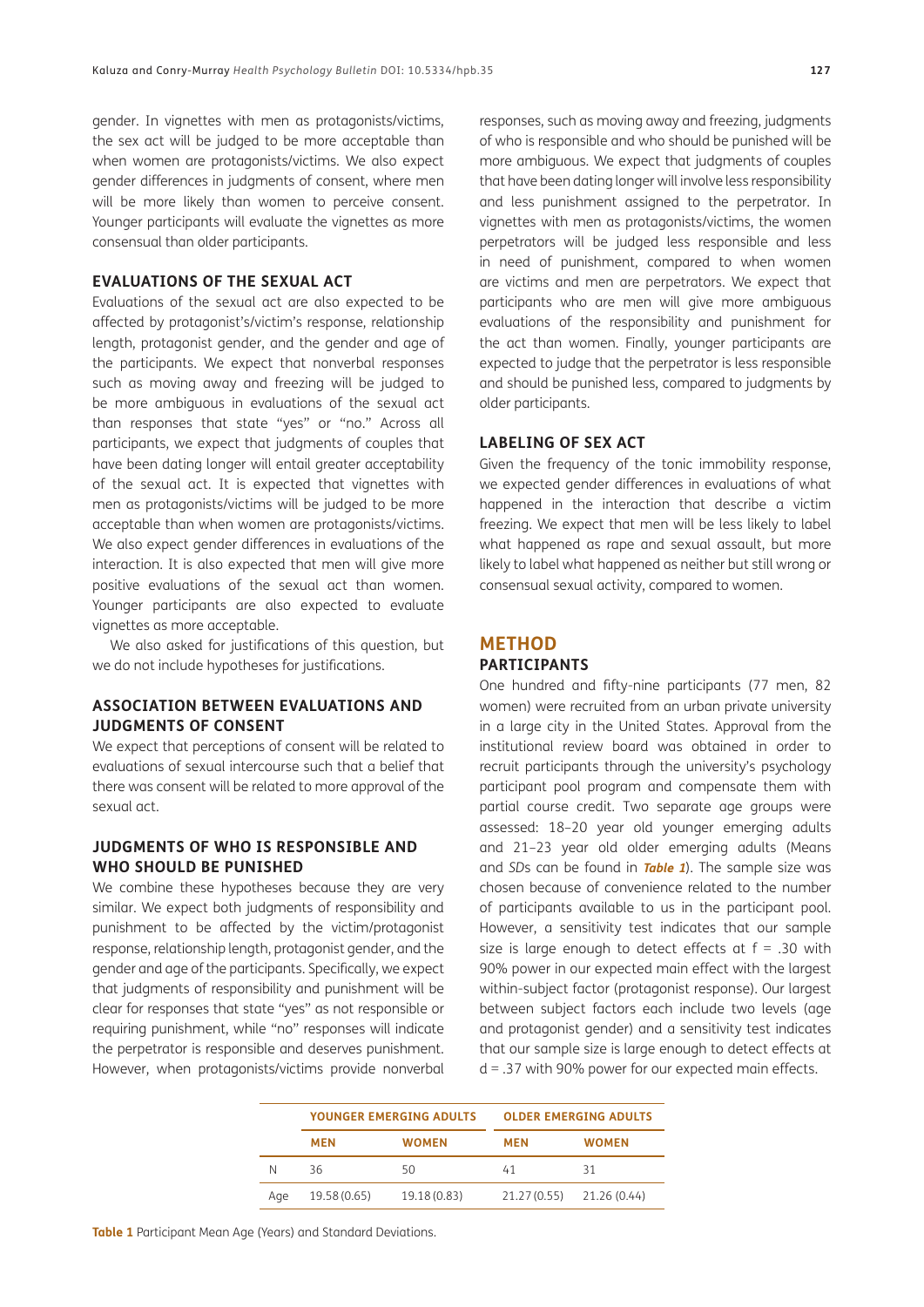

<span id="page-4-0"></span>**Figure 1** Unacceptability of sex by victim response and participant gender.

Participants were primarily white (89.7%, Latinx, 4.2%, African American, 4.2%, Asian, 3%) and wealthy (57.6% came from families making over \$100,000/year, with 35% from families making \$40,000–\$100,00 and 7.2% from families making under \$40,000). Participants were primarily straight (88.4%) and cisgender (95.2%). Most participants were not in a relationship (64.8%). Of the participants in this study, 33.3% reported not knowing anyone personally that has been sexually assaulted, whereas 36.5% reported knowing one person and 30.2% reported knowing more than one person.

#### **DESIGN AND PROCEDURE**

Participants completed a questionnaire online that first solicited demographic information (e.g., gender, age, class year, ethnicity). Participants were randomly assigned to either a male or female protagonist/victim condition, in between-subjects design. Participants were then presented with 12 vignettes detailing sexual encounters, with three relationship lengths (dating a few weeks and never previously having had sex together, dating a few months and having had sex several times together before, or dating 2 years and having had sex several times before), and four consent responses (said "yes," said "no," moved away, or froze) varied in a fullybalanced within-subjects design. Thus, the full design included two within-subject factors: 3 (relationship length: a few weeks, a few months, or a few years)  $\times$  4 response (said "yes," said "no," moved away or froze), and 3 between-subject factors: protagonist gender (man, women), participant age (18–20, 21–23), and participants gender (women, men).

The vignettes read, "[Protagonist/Victim] and [Perpetrator] have been dating for [a few weeks/a few

months/2 years]. They are making out and [Perpetrator] initiates sex. They have [never previously had sex/had sex several times before]. [Protagonist/Victim] [says no/ freezes/moves away/says yes] [and/but] [Perpetrator] continues." Note that not all protagonists in the vignettes were victims since in one condition, the protagonist says "yes" and therefore explicitly verbally consents.

Participants were told that the protagonist/victim and perpetrator have sex (e.g. "Abigail and Michael have sex.") and were asked to judge whether this is okay or not okay ("Is this OK or not OK? Why or why not?") using a 5-point Likert scale ranging from 1, definitely okay to 5, definitely not okay. Participants were asked whether or not the protagonist/victim consented (e.g. "Did Abigail consent?") in the given vignette and answered using a 10-point Likert scale ranging from 1, definitely consented to 10, definitely did not consent. Then, if the participant responded that the protagonist/victim did not consent they were asked whether or not someone was responsible for what happened. If they responded yes, they were presented with a 5-point scale that asked them who was to blame for the situation (If there was not consent who was responsible for what happened?) ranging from 1, definitely victim's fault, 3, both 5, definitely perpetrators fault. This variable was recoded so that participants who answered that neither was responsible were included as 3, indicating that 3 meant both or neither were responsible.

Next, participants were asked whether or not they believed someone should be punished. If participants answered yes, they were presented with a 5-point scale that asked them who should be punished for what happened, coded as 1, definitely victim, 3, both 5, definitely perpetrator. This variable was recoded so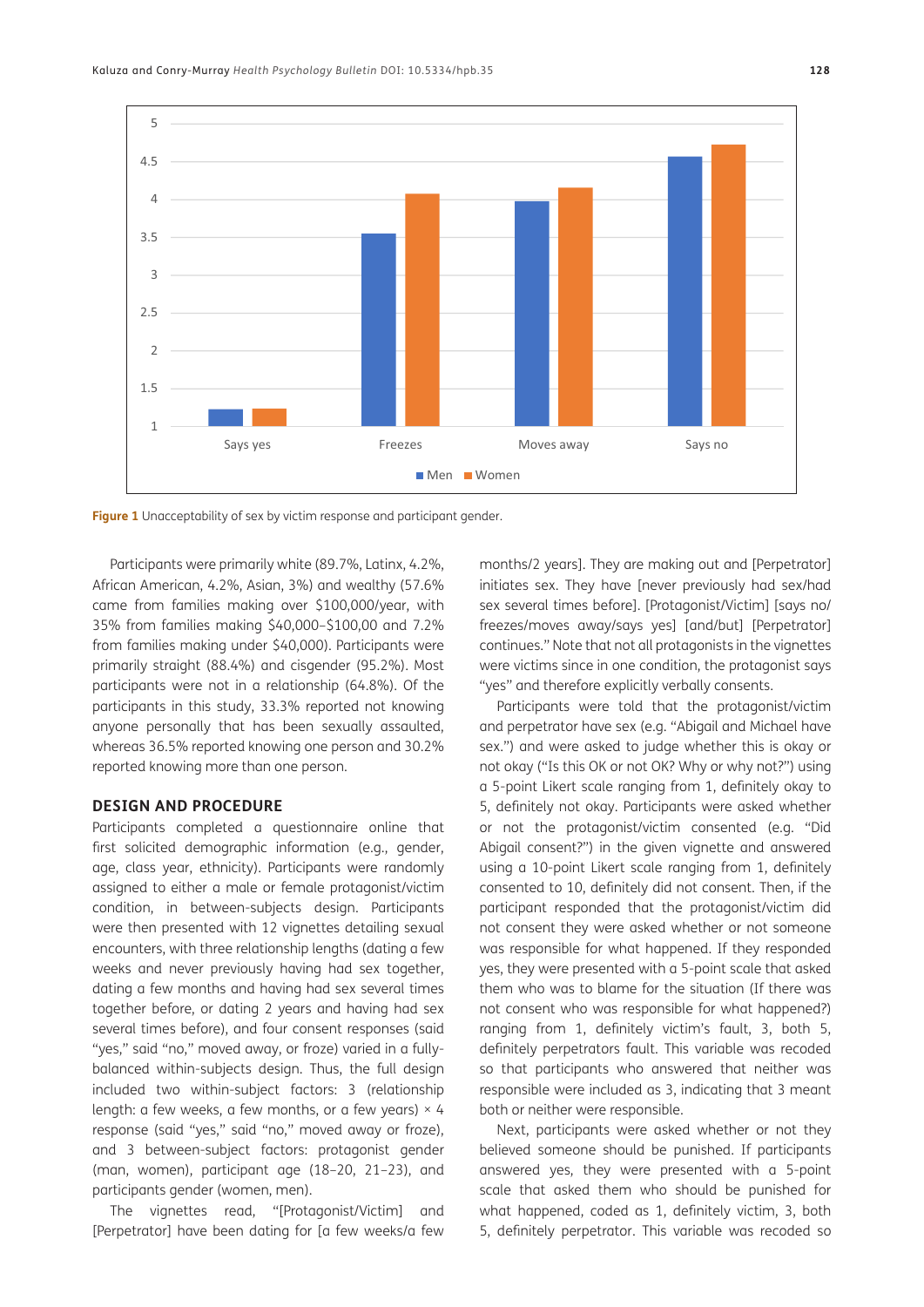that participants who answered that neither should be punished were included as 3, indicating that 3 meant both or neither should be punished, and allowing the full sample to be included in this analysis.

Finally, participants were presented with a question which stated, "What happened in this situation was…?". Participants then choose either "Rape," "Sexual Assault," Neither Rape nor Sexual Assault, but Still Wrong," or "Consensual Sexual Activity."

The full survey, code, and IRB application are available here: *[https://osf.io/bk2gx/?view\\_only=e826fac9026846bdb43](https://osf.io/bk2gx/?view_only=e826fac9026846bdb43b5fb787d578e1) [b5fb787d578e1](https://osf.io/bk2gx/?view_only=e826fac9026846bdb43b5fb787d578e1)*. Recruitment materials were not used, since all data was collected through a subject pool. Unfortunately, we did not get consent to share deidentified data from participants.

# **RESULTS**

For each dependent variable, a 4(response: freezing, moving, saying no, and saying yes)  $\times$  3(relationship length: a few weeks, a few months, and two years)  $\times$ 2(participant gender)  $\times$  2(protagonist gender) 2(age: early emerging adulthood and older emerging adults) repeated measures analysis of variance (ANOVA) with response and relationship length as repeated measures was conducted. Bonferroni corrections were used for follow-up analyses.

#### **EVALUATIONS OF CONSENT**

A main effect of response, *F*(3, 447) = 1052.490,  $p < .001$ ,  $\eta_p^2 = .88$  with 90% CI [.86; .89], indicated that all response types were judged differently (*p* < .01), as **[Table 2](#page-5-0)** shows, with consent judged to be strongest when the protagonist/victim said yes, the least likely when the victim said no, and nonverbal responses judged to be ambiguous, especially the freeze response.

A main effect of relationship length, *F*(2, 298) = 21.46, *p* < .001 η<sub>ρ</sub> <sup>2</sup> = .13 with 90% CI [.07; .18], indicated that, as expected, judgments of situations where the couple was in a years-long relationships were more likely to indicate consent than weeks or months, as shown in **[Table 2](#page-5-0)**. Although there was no significant main effect of gender, *F*(1, 149) = 3.76, *p* = .054,  $\eta_{p}^{2}$  = .03, the relationship length effect was qualified by a relationship length × participant gender effect, *F*(2, 298) = 9.60, *p* < .001,  $η<sub>p</sub><sup>2</sup> = .06$  with 90% CI [.02; .11], which indicated that men evaluated vignettes as being significantly more consensual than women. Follow up tests, *F*(1, 150) = 9.12, *p* = .003,  $\eta_{p}^2$  = .06 with 90% CI [.01; .13], showed that this difference was only significant in vignettes with a relationship length of two years. See **[Table 3](#page-5-1)** for means and SD for all relationship length by gender.

No effects of protagonist gender, *F*(1, 149) = 1.66, *p* = .200,  $η<sub>p</sub><sup>2</sup>$  = .01, or age, *F*(1, 149) = .27, *p* = .607,  $\eta_{\rm p}^{\;\;\gamma}$  = .00, were found, despite our expectations.

#### **EVALUATIONS OF THE SEXUAL ACTIVITY**

In judgments of whether the sexual activity was judged to be unacceptable, we found a main effect of

| <b>RELATIONSHIP LENGTH</b> | <b>MEN</b>       | <b>WOMEN</b>      |
|----------------------------|------------------|-------------------|
| <b>Weeks</b>               | 442<br>(.81)     | 4.74<br>(1.00)    |
| Months                     | 445<br>(.85)     | 4.74<br>(1.00)    |
| Years                      | $4.45*$<br>(.85) | $4.30*$<br>(1.11) |

<span id="page-5-1"></span>**Table 3** Mean (and *SD*s) Judgments of Perceived Consent. *Note*: Perceived consent was coded as 1= definitely not consent to 10 definitely consent. \* Indicates that means in each row differ significantly at  $p = .003$ .

|                   | <b>PROTAGONIST/VICTIM RESPONSE</b> |                             |                      | <b>RELATIONSHIP LENGTH</b> |                   |                   | <b>PARTICIPANT GENDER</b> |                   |                   |
|-------------------|------------------------------------|-----------------------------|----------------------|----------------------------|-------------------|-------------------|---------------------------|-------------------|-------------------|
|                   | <b>FREEZE</b>                      | <b>MOVES</b><br><b>AWAY</b> | <b>SAYS</b><br>"YES" | <b>SAYS</b><br>"NO"        | <b>WEEKS</b>      | <b>MONTHS</b>     | <b>YEARS</b>              | <b>MEN</b>        | <b>WOMEN</b>      |
| Perceived consent | 3.53                               | 3.12 <sub>h</sub>           | 9.60                 | 1.38 <sub>a</sub>          | 4.33 <sub>a</sub> | 4.34 <sub>a</sub> | 4.55 <sub>h</sub>         | 4.54              | 4.26              |
|                   | (1.90)                             | (1.78)                      | (1.14)               | (1.00)                     | (.91)             | (.93)             | (1.06)                    | (.81)             | (.99)             |
| Unacceptability   | 3.82                               | 4.08 <sub>h</sub>           | 1.24                 | 4.65                       | 3.54              | 3.43 <sub>u</sub> | 3.38 <sub>1</sub>         | 3.36              | 3.57 <sub>h</sub> |
|                   | (.89)                              | (.69)                       | (.45)                | (.62)                      | (.48)             | (.48)             | (.60)                     | (.44)             | (.46)             |
| Judgments of      | 3.94                               | 4.08 <sub>g</sub>           | 3.02 <sub>b</sub>    | 4.74                       | 4.00              | 3.92 <sub>h</sub> | 3.92 <sub>h</sub>         | 3.86              | 4.03 <sub>b</sub> |
| responsibility    | (.72)                              | (.69)                       | (.20)                | (.50)                      | (.43)             | (.45)             | (.47)                     | (.40)             | (.40)             |
| Judgments of      | 3.81                               | 3.93 <sub>b</sub>           | 2.97 <sub>c</sub>    | $4.60_{\mu}$               | 3.90              | 3.79 <sub>h</sub> | 3.67 <sub>b</sub>         | 3.37 <sub>a</sub> | 3.56 <sub>k</sub> |
| punishment        | (.89)                              | (.71)                       | (28)                 | (.59)                      | (.50)             | (.53)             | (.45)                     | (.45)             | (.45)             |

<span id="page-5-0"></span>**Table 2** Means (and SDs) for judgments by response, relationship length and sex.

*Note*: Perceived consent was coded as 1 = definitely not consent to 10 definitely consent. Acceptability was coded from 1 = definitely OK to 5 definitely not OK; Judgments of responsibility and who should be punished were coded 1 = definitely the victim 3 neither or both and 5 definitely the perpetrator.

Subscripts that differ within Response, Relationship Length and Gender indicate that means are significantly different at *p* < .05.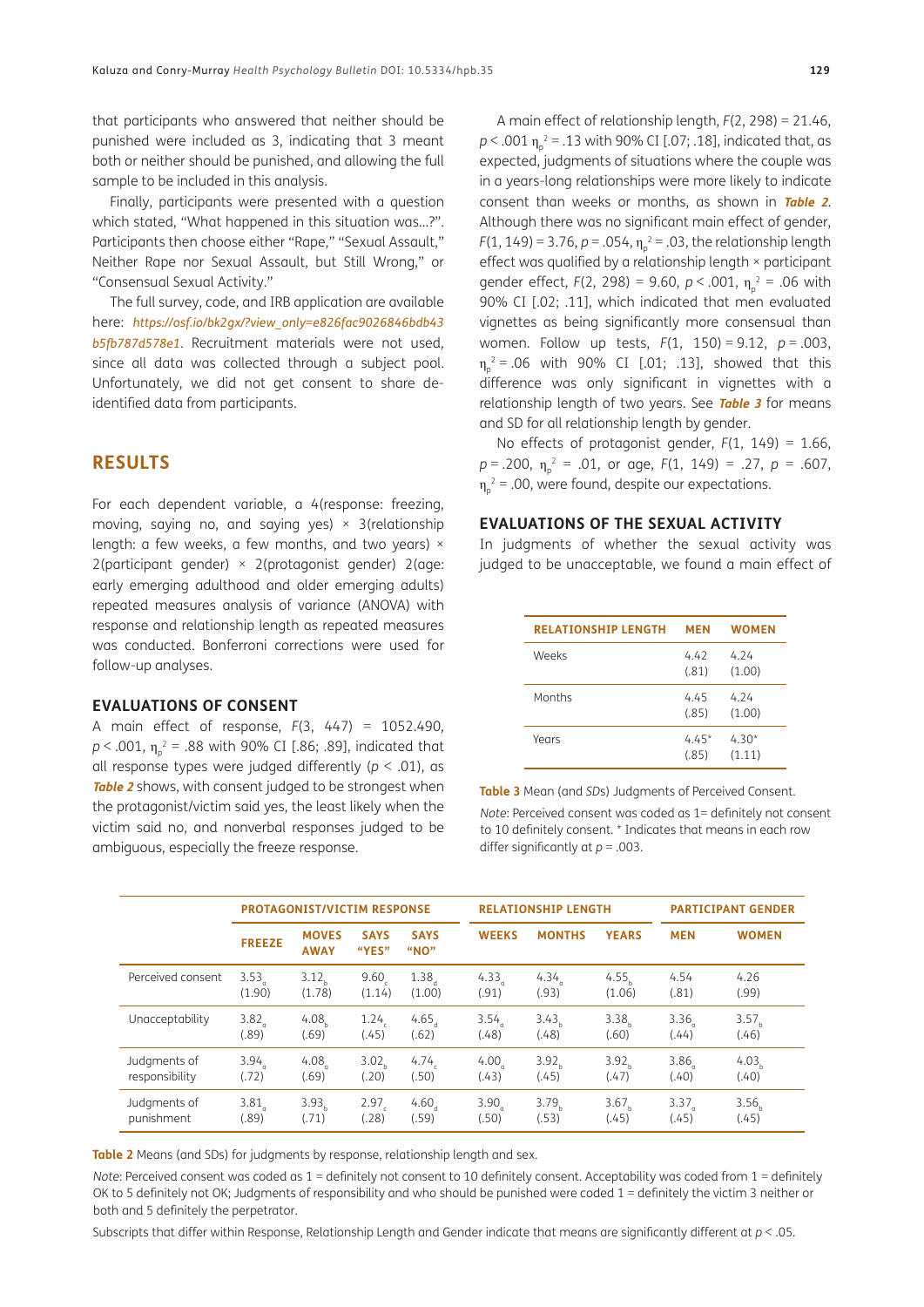response, F(3, 438) = 1448.75, *p* < .001,  $η<sub>p</sub><sup>2</sup> = .91$  with 90% CI [.90; .92], indicating that all responses were judged differently (*p* < .01). We also found a main effect of participant gender, *F*(1, 146) = 8.13, *p* = .005, η<sub>ρ</sub><sup>2</sup> = .05 with 90% CI [.01; .12], indicating that women judged the act more negatively. These were qualified by a response × participant gender interaction, *F*(3, 438) = 8.12, *p* < .001, η<sub>ρ</sub><sup>2</sup> = .05 with 90% CI [.02; .09], indicating that women were significantly more likely than men to perceive the sexual act as unacceptable when the victim froze, *F*(1, 156) = 15.81, *p* < .001,  $η<sub>p</sub><sup>2</sup> = .09$  with 90% CI [.03; .17], (see **[Table 4](#page-6-0)** and **[Figure 1](#page-4-0)**).

There was a main effect of relationship length, *F*(2, 292) = 14.12,  $p < .001$ ,  $\eta_p^2 = .09$  with 90% CI [.04; .14], which indicated that the sexual activity was evaluated as significantly more unacceptable in relationships of a few weeks as compared to relationships of a few months and of 2 years, which did not differ as **[Table 2](#page-5-0)** shows.

A main effect for protagonist/victim gender, *F*(1, 146) = 4.47, *p* = .036, η<sub>ρ</sub><sup>2</sup> = .03 with 90% CI [.00; .09], indicated that participants evaluated the sexual act in vignettes

with a male protagonist/victim ( $M = 3.39$ ,  $SD = 0.50$ ) as significantly less unacceptable than in vignettes with a female protagonist/victim (*M* = 3.54, *SD* = 0.40), as expected.

No age effects for act evaluations were found, *F*(1, 150) = .00,  $p = .993$ ,  $\eta_p^2 = .00$ .

Although we had no hypotheses about justifications for the evaluation of the event, we include frequencies (proportions) in **[Table 5](#page-6-1)**.

### **ASSOCIATIONS BETWEEN EVALUATIONS AND JUDGEMENTS OF CONSENT**

Correlations were conducted between composite scores of the different consent conditions for evaluations of consent and act unacceptability. As expected, in all response conditions, consent and unacceptability were negatively correlated, freezing: *r* = –.84 with 95% CI [–.79, –.88], *p* < .001, moves away: *r* = –.72 with 95% CI [–.64, –.79], *p* < .001, saying no condition: *r* = –.79 with 95% CI [–.72, –.84], *p* < .001, and saying yes: *r* = –.54 with 95% CI  $[-.42, -0.64]$ ,  $p < 0.001$  indicating that perceptions of a

|                 | <b>PROTAGONIST/VICTIM RESPONSE</b> |              |                   |              |                   |              |                  |              |
|-----------------|------------------------------------|--------------|-------------------|--------------|-------------------|--------------|------------------|--------------|
|                 | <b>FREEZE</b>                      |              | <b>MOVES AWAY</b> |              | <b>SAYS "YES"</b> |              | <b>SAYS "NO"</b> |              |
|                 | <b>MEN</b>                         | <b>WOMEN</b> | <b>MEN</b>        | <b>WOMEN</b> | <b>MEN</b>        | <b>WOMEN</b> | <b>MEN</b>       | <b>WOMEN</b> |
| Perceived       | 3.98                               | 3.11         | 3.19              | 3.05         | 9.66              | 9.54         | 1.41             | 1.34         |
| consent         | (1.67)                             | (2.01)       | (1.73)            | (1.84)       | (1.03)            | (1.24)       | (.96)            | (1.03)       |
| Unacceptability | $3.55*$                            | $4.08*$      | 3.98              | 4.16         | 1.23              | 1.24         | 4.57             | 4.73         |
|                 | (.84)                              | (.87)        | (.66)             | (.69)        | (.40)             | (.49)        | (.68)            | (.56)        |
| Judgments of    | $3.72*$                            | $4.15*$      | 4.03              | 4.13         | 3.02              | 3.02         | 4.67             | 4.80         |
| responsibility  | (.69)                              | (.69)        | (.67)             | (.71)        | (.09)             | (.27)        | (.55)            | (.43)        |
| Judgments of    | $3.56*$                            | $4.04*$      | 3.80              | 4.04         | 2.98              | 2.97         | 4.49             | 4.70         |
| punishment      | (.63)                              | (.82)        | (.63)             | (.77)        | (.23)             | (.33)        | (.64)            | (.53)        |

<span id="page-6-0"></span>**Table 4** Means (and SDs) for judgments by response and sex.

*Note: Perceived consent was coded as 1* = definitely not consent to 10 definitely consent. Unacceptability was coded from 1 = definitely OK to 5 definitely not OK; Judgments of responsibility and who should be punished were coded 1 = definitely the victim 3 neither or both and 5 definitely the perpetrator.

\* Indicates that means in each row differ significantly at *p* < .001.

| <b>JUSTIFICATIONS</b>                                | <b>FREEZE</b> | <b>MOVES AWAY</b> | <b>SAYS "YES"</b> | <b>SAYS "NO"</b> |
|------------------------------------------------------|---------------|-------------------|-------------------|------------------|
| She/he must have changed his/er mind if they had sex | .02           | .01               | .02               | .01              |
| He/she should have known that she/he didn't consent  | .32           | .36               | .00               | .07              |
| They should have communicated more                   | .41           | .33               | .02               | .03              |
| He/she knows what he/she really wants                | .03           | .01               | .03               | .01              |
| She/he should have been more clear                   | .12           | .11               | .01               | .02              |
| She/he was playing hard to get                       | .01           | .01               | .00               | .00              |
| She/he said no/He/She didn't say yes                 | .10           | .15               | N/A               | .85              |
| She/he said yes                                      | N/A           | N/A               | .92               | N/A              |

<span id="page-6-1"></span>**Table 5** Justification for Evaluations of the Interaction.

*Note*: Participants selected one of these justification choices after evaluating the interaction.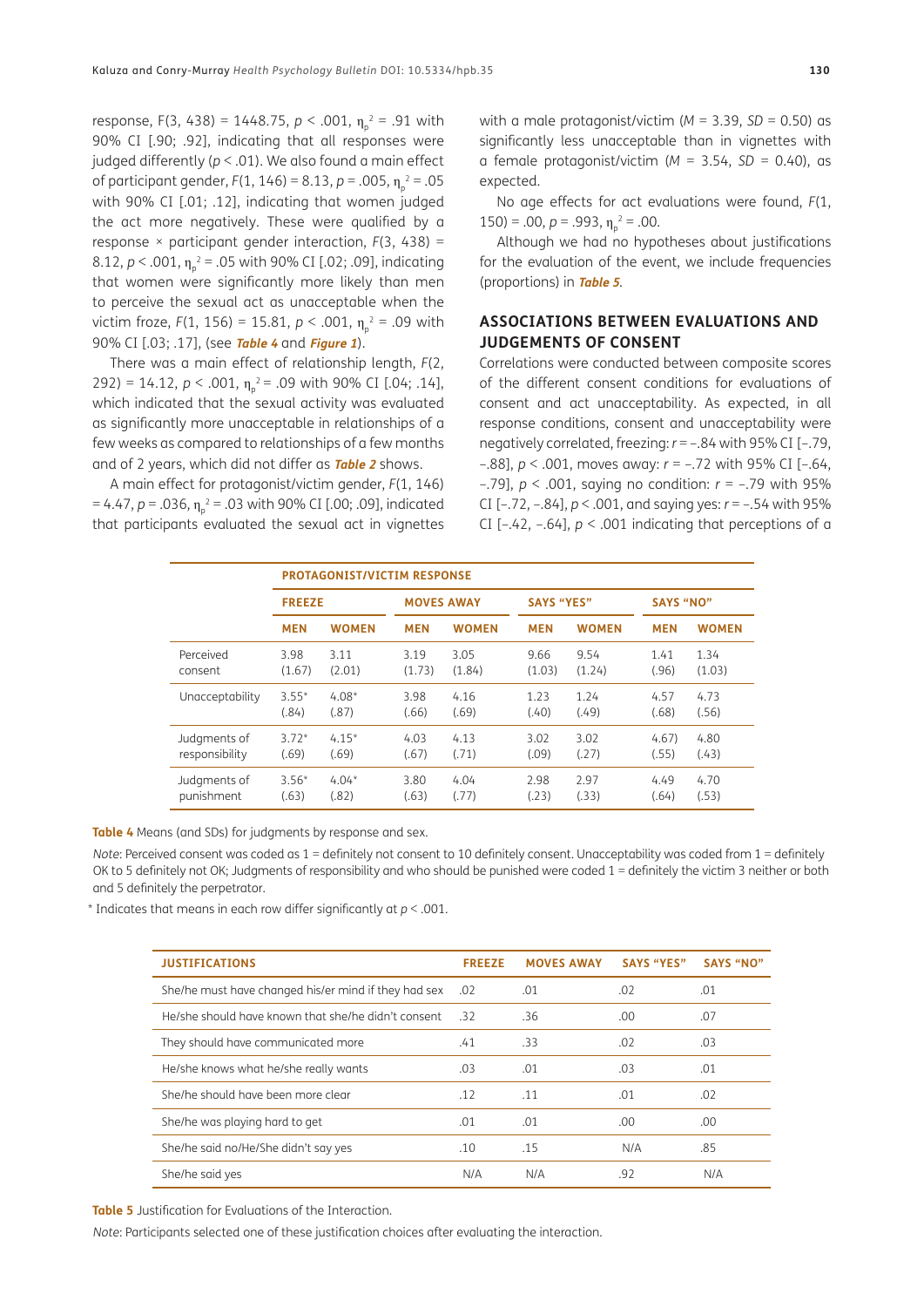lack of consent were associated with judgments that the act was more unacceptable.

#### **JUDGMENTS OF WHO IS RESPONSIBLE**

In evaluations of responsibility, there was a main effect of response, *F*(3, 450) = 387.06, *p* < .001,  $η<sub>p</sub><sup>2</sup> = .72$  with 90% CI [.67; .75], indicating that in the freezing and moving away conditions, the perpetrator was judged as less responsible than in the saying no condition, but more responsible than the saying yes condition. Means and SD are in **[Table 2](#page-5-0)**. A main effect of participant gender, F(1, 150) = 6.60, *p* = .011,  $\eta_{p}^{2}$  = .04 with 90% CI [.02; .08], indicated that women judged that the perpetrators were more responsible than men, as shown in **[Table 2](#page-5-0)**. These effects were qualified by a response × participant gender interaction, *F*(3, 450) = 6.91, *p* < .001,  $\eta_{p}^2$  = .04 with 90% CI [.02; .07], which indicated that men evaluated the perpetrator as significantly less responsible than women, but only when the victim responded to advances by freezing, *F*(1, 157) = 15.38, *p* < .001, η<sub>ρ</sub><sup>2</sup> = .09 with 90% CI [.03; .17]. Means and SDs are located in **[Table 4](#page-6-0)**.

There was a main effect of relationship length, *F*(2, 300) = 6.45, *p* = .002,  $\eta_p^2$  = .04 with 90% CI [.01; .08], which indicated that participants evaluated the perpetrator as significantly more responsible in conditions with a relationship length of a few weeks than in relationships of a few months or of two years in length. There was no significant difference between relationships of a few months and of two years. (Means and SDs are located in **[Table 2](#page-5-0)**).

No effects of protagonist gender, *F*(1, 150) = .93, *p* = .336, η<sup>p</sup> 2 = .01, or age, *F*(1, 150) = .83, *p* = .364,  $\eta_{\text{\tiny p}}^{\text{\tiny -2}}$  = .01, were found for judgments of responsibility.

#### **JUDGMENTS OF WHO SHOULD BE PUNISHED**

In evaluations of who should be punished, there was a main effect of response, *F*(3, 450) = 345.35, *p* < .001,  $\eta_{\text{p}}^2$  = .70 with 90% CI [.66; .72], which indicated that all responses were judged to deserve different punishment (*p* < .05) and a main effect for participant gender, *F*(1, 150) = 9.26, *p* = .003, η<sub>ρ</sub><sup>2</sup> = .06 with 90% CI [.01; .13], which indicated that women judged that more punishment was deserved for the perpetrator. These were qualified by a response × participant gender interaction, *F*(3, 450) = 8.43,  $p < .001$ ,  $\eta_p^2 = .05$  with 90% CI [.2; .09], which showed that women evaluated perpetrators as significantly more deserving of punishment than men (*p* < .001) only when the victim responded by freezing. (Means and SDs are located in **[Table](#page-5-0) <sup>2</sup>**).

There was a main effect of relationship length, *F*(2, 300) = 10.16,  $p < .001$ ,  $\eta_p^2 = .06$  with 90% CI [.02; .11], which indicated that participants evaluated perpetrators as more deserving of punishment in vignettes with a relationship of a few weeks as compared to a relationship of a few months and of 2 years. There was no significant

difference found between relationships of a few months and of 2 years in length. Means and SDs are located in **[Table 2](#page-5-0)**.

No effects for protagonist gender *F*(1, 150) = 1.10, *p* = .297, η<sup>p</sup> 2 = .01, or age, *F*(1, 150) = .018, *p* = .894,  $\eta_{\text{p}}^2$  = .00, were found.

#### **LABELS FOR THE INTERACTION**

To assess whether participants judged the sexual activity as rape, the final item which asked the participants "what happened" in each of the situations was recoded into four separate dichotomous variables. Each new variable indicates whether the participant believed the situation to be either rape, sexual assault, neither but still wrong, or consensual or not (coded  $1 =$  endorsed label and  $0 =$  did not endorse label). A total of four 3 (relationship length: a few weeks, a few months, and 2 years)  $\times$  2 (participant gender) repeated measures analysis of variance (ANOVA) were conducted to assess whether participants used each label when the victim responded by freezing. Since all data came from the same question, it was not independent and a Bonferroni correction was applied. For evaluations of rape there was a main effect of participant gender, *F*(1, 150) = 7.93,  $p = .006$ ,  $\eta_p^2 = .05$  with 90% CI [.01; .12], which indicated that men  $(M = .16, SD = .32)$  were significantly less likely to evaluate these vignettes as rape than women (*M* = .32, *SD* = .41). For evaluations of neither rape nor sexual assault but still wrong there was a main effect at the corrected significance level of sex,  $F(1, 150) = 6.14$ ,  $p = .013$ ,  $\eta_p^2 = .04$  with 90% CI [.00; .10], which indicated that men  $(M = .58, SD = .40)$  were significantly more likely to evaluate these vignettes as wrong but not rape or sexual assault than women  $(M = .41, SD = .43)$ . There were no significant differences for evaluations that the interactions were sexual assault or consensual.

# **DISCUSSION**

In the current study, we found that perceptions of consent were significantly related to acceptability of the sexual interaction across several responses, including verbal responses like saying "yes" or "no" and nonverbal responses including moving away or freezing. At least in judaments of these hypothetical situations, differences in how consent is determined were related to whether the sexual act is deemed unacceptable. Therefore, it is important that participants judged consent differently depending on the protagonists' response, with gender differences found most often in the condition where the protagonist froze, and with longer relationships judged to imply more consent.

More specifically, the largest factor which affected judgements of whether the protagonist consented was how the protagonist/victim responded. Verbally stating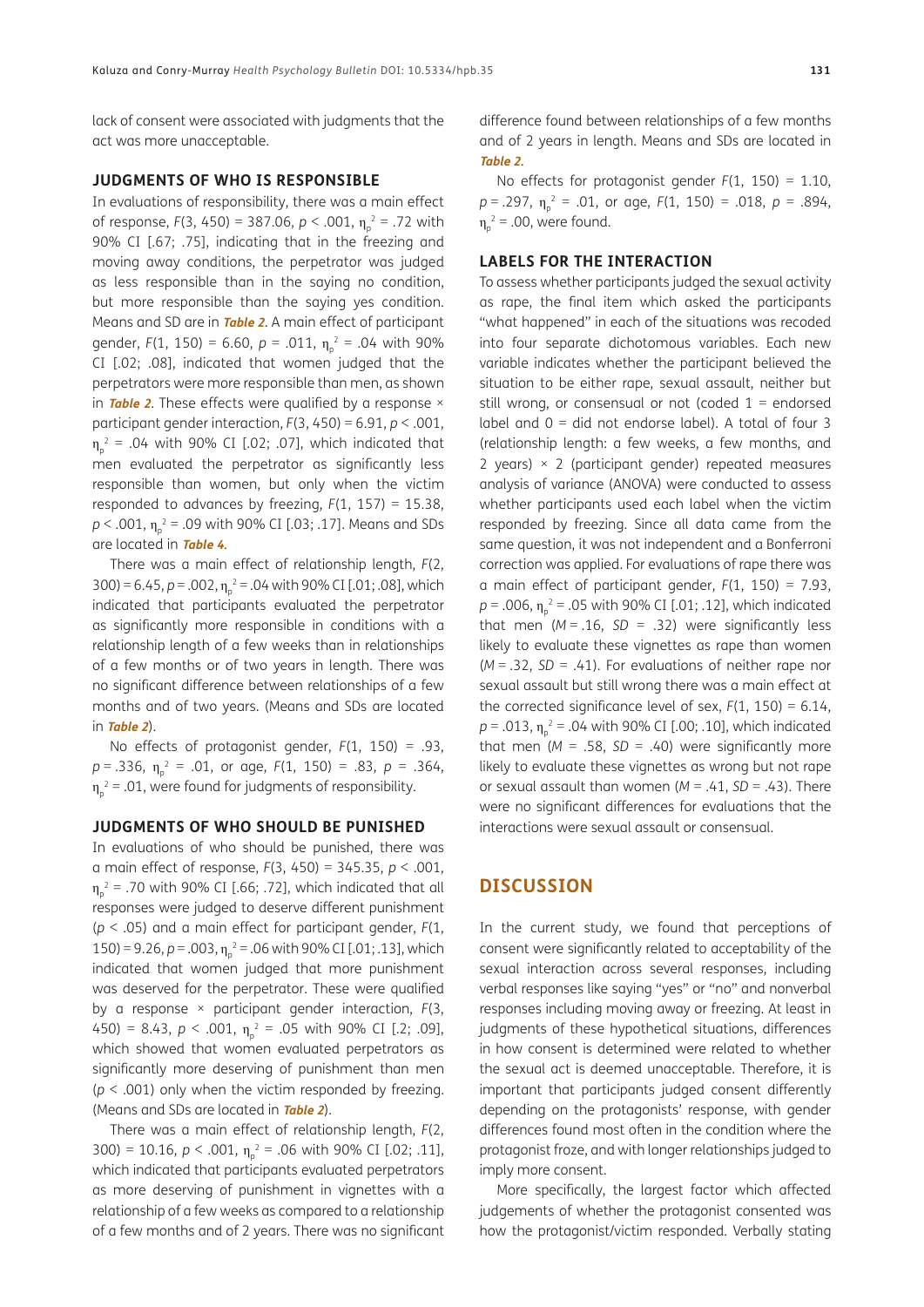"yes" was indicative of consent, while verbally saying "no" indicated nonconsent, as expected. Other research has found that verbal communication provides a clearer expression of consent (or nonconsent) than nonverbal communication (Lim & Roloff, 1999). However, other research shows that emerging adults often use active, nonverbal cues to communicate consent (Willis et al. 2019). Passive responses such as a lack of activity or nonverbal active responses like moving away can indicate nonconsent. In the current study, conditions in which when the victim froze or moved away, were judged as more ambiguous, and judgements of the freezing or moving away and freezing response conditions were significantly different from both the "yes" and "no" verbal response conditions. The two nonverbal responses were also differentiated from each other. Freezing was evaluated as more indicative of consent, acceptability, and less responsibility and less punishment for the perpetrator than either moving away or saying no, indicating that it was judged to be the most ambiguous response condition. Justifications of the evaluations of the sexual interaction for these two responses were also more often references to the need for communications between both people involved, and the need for clarity from the victim, compared to the verbal responses.

The freeze response condition was also the condition with the largest gender differences. The gender differences found in the freeze condition indicate that women are more sensitive to different ways that nonconsent might be communicated compared to men. Similarly, women judged that the sexual act was less acceptable, the perpetrator was more responsible and deserved more punishment in the freeze response conditions. No other responses conditions had significant gender differences. These findings are consistent with research that shows that women are more likely than men to view explicit sexual consent as something that is necessary during intimacy (Humphreys, 2007). These findings are also in line with research that has found that men are more accepting of coercion overall (Emmers-Sommer & Allen, 1999).

Past research has found that men are more likely to rely on nonverbal cues to interpret their partners' consent than women (Sawyer, et al., 1999). However, past research has examined nonverbal behaviors such as fighting back, running away, or otherwise explicitly, though nonverbally, giving signs of nonconsent. In the current study we examine very common forms of nonverbal cue that indicates non-consent (Moller, et al., 2017).

While protagonist/victim responses had very large effects, the length of the relationship also influenced perceptions of consent, as well as judgments of the sexual activity. Our findings indicate that sexual activity in longer relationships (a few years) were judged to be more consensual and less deserving of punishment across

response conditions, compared to shorter relationships (a few days or a few months). In our study (similar to Humphreys, 2007), the shortest relationships were also described as relationships where the couple had never had sex before. In that case, evaluations of sex were most unacceptable, and perpetrators were seen as most responsible, compared to longer relationships where sex was previously part of the relationship. Humphreys (2007) also found that consent was increasingly not required to be explicit as relationships were more established and included previous sex (a first date, dating three months, a relationship of two years).

Like the findings by response condition, there were gender differences in judgments of sexual activity for different relationship lengths. We found that men indicated that they judged that there was more consent in a relationship of two years than in a relationship of a few weeks or months, while women did not distinguish among the relationship lengths in their judgments of consent. Other research has also found gender differences which indicated that men, as compared to women, have a higher tendency to judge sexual assault with less severity when the level of familiarity and intimacy with the perpetrator increases (Newcombe, et al., 2008).

We examined how the condition describing a victim who froze would be labeled. Men were significantly less likely to evaluate vignettes as "rape" than women, but significantly more likely to evaluate vignettes as "neither rape nor sexual assault but still wrong." This is in line with previous research which has found that men are more accepting of sexual coercion overall (Emmers-Sommer & Allen, 1999). Although our study did not examine sexual coercion, our results are consistent with Emmers-Sommer and Allen (1999) in that men were more likely than women to make judgments that could lead to sexual assault.

It was expected that male protagonists/victims would be seen as more likely to consent to sexual activity and therefore sexual activity would be judged to be more acceptable for male protagonists/victims across all conditions. However, only judgments of the acceptability of the sexual act were judged differently depending on the sex of the protagonist. Participants evaluated the sexual act as more acceptable when the victim/protagonist was a man, which is similar to previous research (Vandiver & Dupalo, 2012), showing that when a victim is a man, sexual assault is less likely to be perceived as rape.

Despite our hypothesis, we found no age differences in reasoning about consent, acceptability of the sexual act, responsibility, or punishment. It was expected that, similar to Yarmey (1985), younger participants would rate the victim as more to blame than older participants, but also rate the perpetrator as more responsible for the assault, but this was not the case. It is possible the college years are too short to allow for significant developmental change.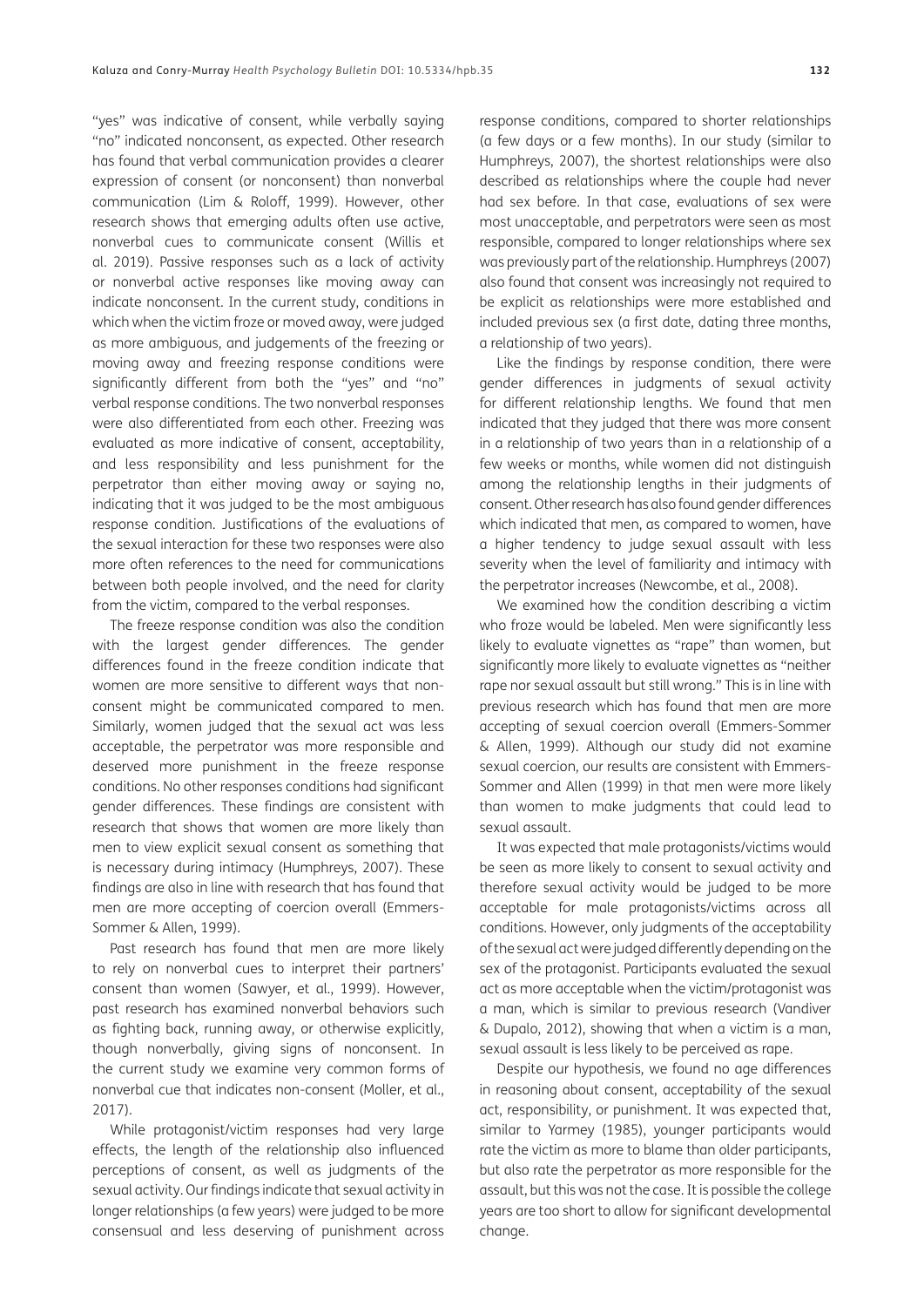A significant limitation is that our participants are primarily white and upper class. Our goal was to focus on the general population of college students in the U.S.; however, many college students in the U.S. are people of color and many are not wealthy. Future research should examine a more representative sample.

Finally, we focus on reasoning and not behavior. However, some research finds that a lack of sexual consent comprehension in men has been found to be strongly related to self-reported perpetration of sexual aggression (Warren, et al., 2015), so it is important to examine both reasoning and behavior. Still, it is difficult to know how perpetrators of sexual assault would reason about consent. The miscommunication model of consent (O'Byrne, Hansen, & Rapley, 2008) suggests that men may use ambiguous consent information to justify their assault, and to shift the blame back to the woman for not being clear enough in her refusal to engage sexually. The current research does not indicate whether men truly misinterpret consent or whether those who perpetrate sexual assault may be motivated to find justification for their behavior, especially in ambiguous situations, such as when the victim freezes. However, given that freezing is a common response to assault (Möller, et al., 2017), it is important for everyone involved in sexual activity to be sensitive to the idea that a partner who freezes is not consenting.

Future research should examine how understanding of consent affect attitudes about sexual assault. Consent is not always straightforward, and a more nuanced understanding of consent may prepare people for different situations (Graf & Johnson, 2020), incuidng the ways that consent differs in long-term relationships compared to casual sex . Future research should also examine understandings of coercion as it related to consent to sexual acts. Past research shows that men are perceived to use deception to obtain consent (Jozkowski & Peterson, 2012). Are people sensitive to the possibility that even a verbal affirmative statement may not be fully informed and based on true information or it may not be fully voluntary?

Overall, we found that consent was strongly related to judgments of the acceptability of sexual acts. Almost all participants judged that consent is clearly necessary, as shown by the very low acceptability judgments when the victim says "no." However, differences in judgments of consent and the acceptability of the sexual act were related to victim responses, and relationships lengths. Gender differences were most frequent in the conditions where the victim responded to sexual advances by freezing. Also known as tonic immobility, freezing is a very common response to sexual assault which is associated with later PTSD and severe depression (Möller, et al., 2017). Compared to women, men judged the freezing response to be more acceptable, and the perpetrator to be less responsible and less punish-worthy. In addition, men were less likely than women to label these encounters as

rape, and though they did indicate the encounters were wrong. These findings suggest that instead of teaching women or girls to change their behavior in order to avoid sexual assault, we should be teaching men and boys to more readily recognize signs of non-consent, including the freeze response, and to seek and respect consent.

# **COMPETING INTERESTS**

The authors have no competing interests to declare.

# <span id="page-9-0"></span>**AUTHOR AFFILIATIONS**

**Justin Kaluza** *[orcid.org/0000-0001-9717-8857](https://orcid.org/0000-0001-9717-8857)* Saint Joseph's University, US **Clare Conry-Murray***[orcid.org/0000-0003-0245-1289](https://orcid.org/0000-0003-0245-1289)* Saint Joseph's University, US

# **REFERENCES**

- **Angelone, D. J., Mitchell, D.,** & **Grossi, L.** (2015). Men's perceptions of an acquaintance rape: The role of relationship length, victim resistance, and gender role attitudes. *Journal of Interpersonal Violence*, *30*(13), 2278– 2303. DOI: *<https://doi.org/10.1177/0886260514552448>*
- **Beres, M. A., Herold, E.,** & **Maitland, S. B.** (2004). Sexual consent behaviors in same-sex relationships. *Archives of Sexual Behavior*, *33*(5), 475–486. DOI: *[https://doi.](https://doi.org/10.1023/B:ASEB.0000037428.41757.10) [org/10.1023/B:ASEB.0000037428.41757.10](https://doi.org/10.1023/B:ASEB.0000037428.41757.10)*
- **Beres, M. A., Senn, C. Y.,** & **McCaw, J.** (2014). Navigating ambivalence: How heterosexual young adults make sense of desire differences. *Journal of Sex Research*, *51*, 765–776. DOI: *<https://doi.org/10.1080/00224499.2013.792327>*
- **Conry-Murray, C.,** & **Shaw, L. A.** (2016). Young adults in the United States and Benin reason about gendered cultural traditions. *Social Development*. DOI: *[https://doi.org/10.1111/](https://doi.org/10.1111/sode.12228) [sode.12228](https://doi.org/10.1111/sode.12228)*
- **Davies, M.,** & **Hudson, J.** (2011). Judgments toward male and transgendered victims in a depicted stranger rape. *Journal of Homosexuality*, *58*(2), 237–247. DOI: *[https://doi.org/10.1](https://doi.org/10.1080/00918369.2011.540179) [080/00918369.2011.540179](https://doi.org/10.1080/00918369.2011.540179)*
- **Davies, M., Pollard, P.,** & **Archer, J.** (2006). Effects of perpetrator gender and victim sexuality on blame toward male victims of sexual assault. *The Journal of Social Psychology*, *146*(3), 275–291. DOI: *[https://doi.org/10.3200/](https://doi.org/10.3200/SOCP.146.3.275-291) [SOCP.146.3.275-291](https://doi.org/10.3200/SOCP.146.3.275-291)*
- **Emmers-Sommer, T. M.,** & **Allen, M.** (1999). Variables related to sexual coercion: A path model. *Journal of Social and Personal Relationships*, *16*(5), 659–678. DOI: *[https://doi.](https://doi.org/10.1177/0265407599165006) [org/10.1177/0265407599165006](https://doi.org/10.1177/0265407599165006)*
- **Graf, A. S.,** & **Johnson, V.** (2020). Describing the "gray" area of consent: A comparison of sexual consent understanding across the adult lifespan. *The Journal of Sex Research*, 1–14.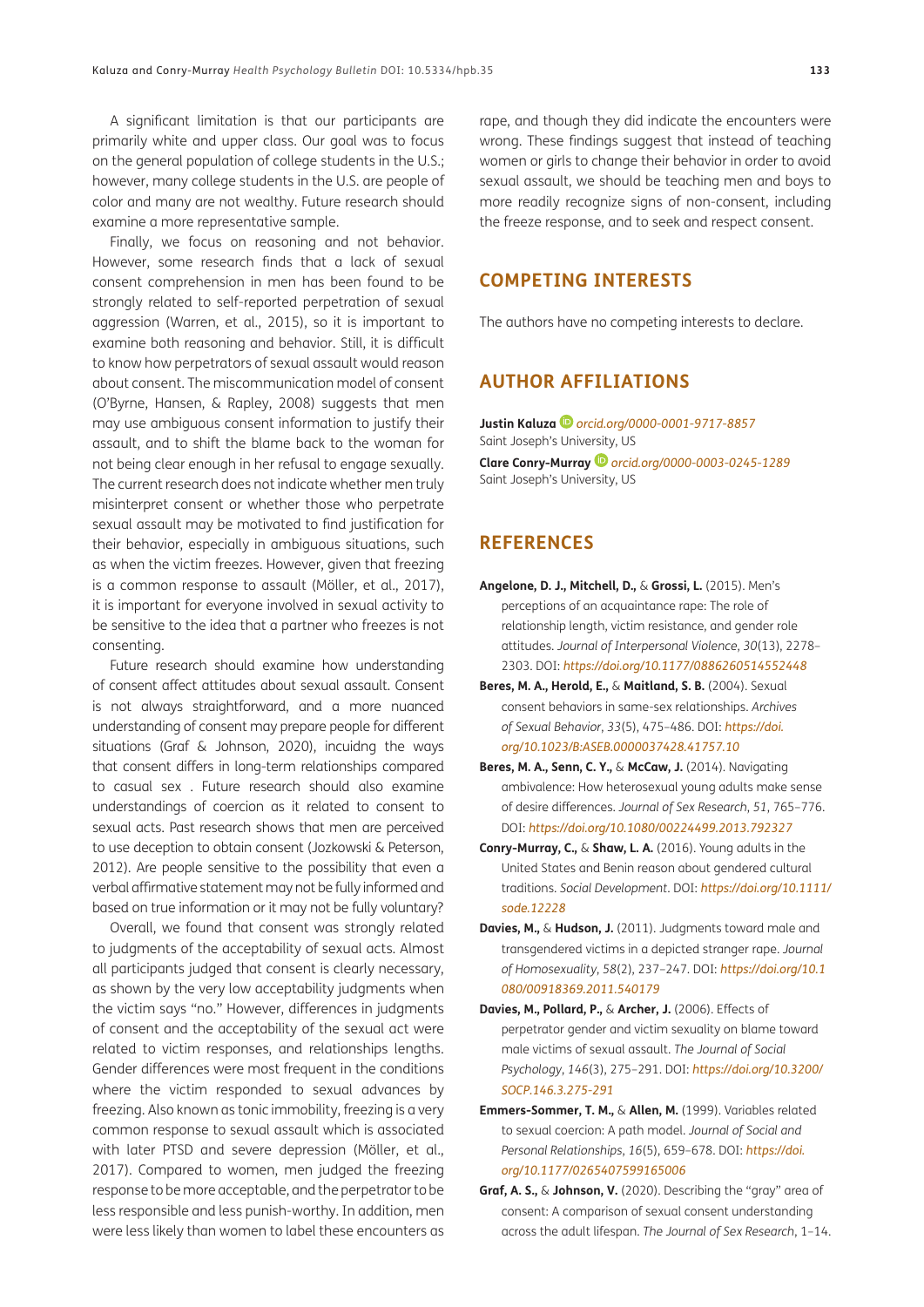- **Hickman, S. E.,** & **Muehlenhard, C. L.** (1999). 'By the semimystical appearance of a condom': How young women and men communicate sexual consent in heterosexual situations. *Journal of Sex Research*, *36*(3), 258–272. DOI: *[https://doi.org/10.1080/00224499.2020.](https://doi.org/10.1080/00224499.2020.1765953) [1765953](https://doi.org/10.1080/00224499.2020.1765953)*
- **Hills, P. J., Pleva, M., Seib, E.,** & **Cole, T.** (2021). Understanding How University Students Use Perceptions of Consent, Wantedness, and Pleasure in Labeling Rape. *Archives of Sexual Behavior*, *50*(1), 247–262. DOI: *[https://doi.](https://doi.org/10.1080/00224499909551996) [org/10.1080/00224499909551996](https://doi.org/10.1080/00224499909551996)*
- **Humphreys, T.** (2007). Perceptions of sexual consent: The impact of relationship history and gender. *Journal of Sex Research*, *44*(4), 307–315. DOI: *[https://doi.org/10.1007/](https://doi.org/10.1007/s10508-020-01772-1) [s10508-020-01772-1](https://doi.org/10.1007/s10508-020-01772-1)*
- **Jozkowski, K. N., Peterson, Z. D., Sanders, S. A., Dennis, B.,**  & **Reece, M.** (2014). Gender differences in heterosexual college students' conceptualizations and indicators of sexual consent: Implications for contemporary sexual assault prevention education. *Journal of Sex Research*, *51*(8), 904–916. DOI: *[https://doi.org/10.1080/00224499.20](https://doi.org/10.1080/00224499.2013.792326) [13.792326](https://doi.org/10.1080/00224499.2013.792326)*
- **Lim, G. Y.,** & **Roloff, M. E.** (1999). Attributing sexual consent. *Journal of Applied Communication Research*, *27*(1), 1–23. DOI: *<https://doi.org/10.1080/00909889909365521>*
- **Lynch, K. R., Jewell, J. A., Golding, J. M.,** & **Kembel, H. B.** (2017). Associations between sexual behavior norm beliefs in relationships and intimate partner rape judgments. *Violence Against Women*, *23*(4), 426–451. DOI: *[https://doi.](https://doi.org/10.1177/1077801216642871) [org/10.1177/1077801216642871](https://doi.org/10.1177/1077801216642871)*
- **Newcombe, P. A., van den Eynde, J., Hafner, D.,** & **Jolly, L.** (2008). Attributions of responsibility for rape: Differences across familiarity of situation, gender, and acceptance of rape myths. *Journal Of Applied Social Psychology*, *38*(7), 1736–1754. DOI: *[https://doi.org/10.1111/j.1559-](https://doi.org/10.1111/j.1559-1816.2008.00367.x) [1816.2008.00367.x](https://doi.org/10.1111/j.1559-1816.2008.00367.x)*
- **O'Byrne, R., Hansen, S.,** & **Rapley, M.** (2008). 'If a girl doesn't say 'no'…': Young men, rape and claims of 'insufficient knowledge'. *Journal Of Community & Applied Social Psychology*, *18*(3), 168–193. DOI: *<https://doi.org/10.1002/casp.922>*
- **Ortiz, R.** (2019). Explicit, voluntary, and conscious: assessment of the importance of adopting an affirmative consent definition for sexual assault prevention programming on college campuses. *Journal of health communication*, *24*(9), 728–735. DOI: *[https://doi.org/10.1080/10810730.2019.16](https://doi.org/10.1080/10810730.2019.1666939) [66939](https://doi.org/10.1080/10810730.2019.1666939)*
- **Osman, S. L.** (2011). Predicting rape empathy based on victim, perpetrator, and participant gender, and history of sexual aggression. *Sex Roles*, *64*(7–8), 506–515. DOI: *[https://doi.](https://doi.org/10.1007/s11199-010-9919-7) [org/10.1007/s11199-010-9919-7](https://doi.org/10.1007/s11199-010-9919-7)*
- **Sawyer, R. G., Pinciaro, P. J.,** & **Jessell, J. K.** (1998). Effects of coercion and verbal consent on university students' perception of date rape. *American Journal of Health Behavior*, *22*(1), 46–53.
- **Shaw, L. A., Wainryb, C.,** & **Smetana, J.** (2014). Early and middle adolescents' reasoning about moral and personal concerns in opposite-sex interactions. *Social Development*, *23*(4), 784–802. DOI: *[https://doi.](https://doi.org/10.1111/sode.12076) [org/10.1111/sode.12076](https://doi.org/10.1111/sode.12076)*
- **Sinozich, S.,** & **Langton, L.** (2014). Rape and sexual assault victimization among college-age females, 1995–2013. *U.S. Department of Justice*, 1–20.
- **Stemple, L., Flores, A.,** & **Meyer, I. H.** (2017). Sexual victimization perpetrated by women: Federal data reveal surprising prevalence. *Aggression and Violent Behavior*, *34*, 302–311. DOI: *[https://doi.org/10.1016/j.](https://doi.org/10.1016/j.avb.2016.09.007) [avb.2016.09.007](https://doi.org/10.1016/j.avb.2016.09.007)*
- **Warren, P., Swan, S.,** & **Allen, C. T.** (2015). Comprehension of sexual consent as a key factor in the perpetration of sexual aggression among college men. *Journal Of Aggression, Maltreatment & Trauma*, *24*(8), 897–913. DOI: *[https://doi.](https://doi.org/10.1080/10926771.2015.1070232) [org/10.1080/10926771.2015.1070232](https://doi.org/10.1080/10926771.2015.1070232)*
- **Whatley, M. A.,** & **Riggio, R. E.** (1993). Gender differences in attributions of blame for male rape victims. *Journal of Interpersonal Violence*, *8*(4), 502–511. DOI: *[https://doi.](https://doi.org/10.1177/088626093008004005) [org/10.1177/088626093008004005](https://doi.org/10.1177/088626093008004005)*
- **Yarmey, A. D.** (1985). Older and younger adults' attributions of responsibility toward rape victims and rapists. *Canadian Journal Of Behavioural Science/Revue Canadienne Des Sciences Du Comportement*, *17*(4), 327–338. DOI: *[https://doi.](https://doi.org/10.1037/h0080045) [org/10.1037/h0080045](https://doi.org/10.1037/h0080045)*

# **PEER REVIEW COMMENTS**

Health Psychology Bulletin has blind peer review, which is unblinded upon article acceptance. The editorial history of this article can be downloaded here:

**• PR File 1.** Peer Review History. DOI: *[https://doi.](https://doi.org/10.5334/hpb.35.pr1) [org/10.5334/hpb.35.pr1](https://doi.org/10.5334/hpb.35.pr1)*